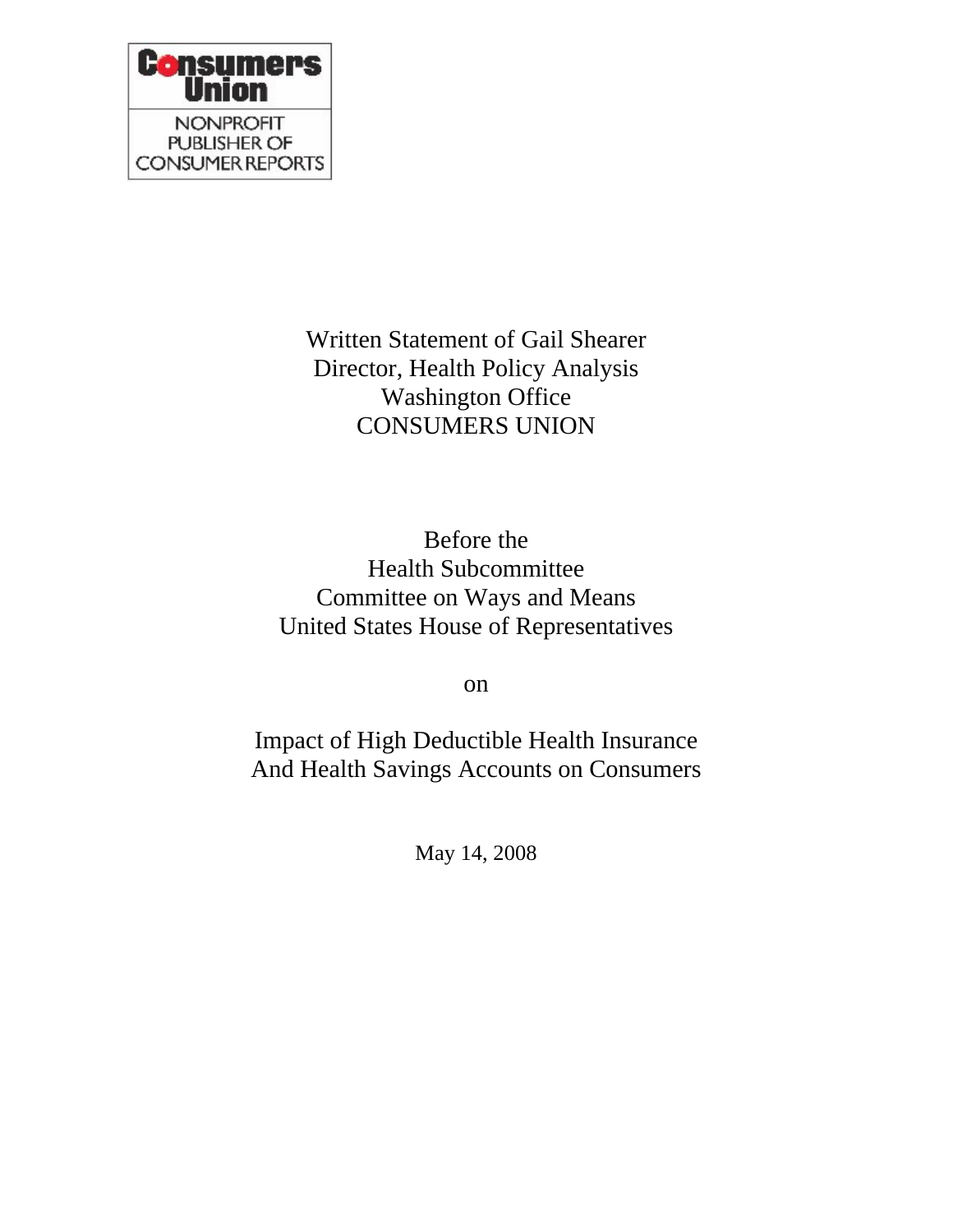## **Summary**

Recent experience with health savings accounts and high deductible health insurance policies has confirmed what economists and policy analysts have predicted for the past decade: In a voluntary health insurance marketplace where lawmakers have let the free market write the rules, encouraging high deductible policies combined with tax favored savings accounts, benefits the rich and increases the financial burden on the sick. **It is time for Congress to call a halt to this misguided policy and turn its attention to health system reform that will provide guaranteed coverage to all Americans, while improving the quality of care in the system and constraining costs.** 

## **Concerns about High Deductible Health Insurance and Health Savings Accounts**

**Variation of risk in health insurance markets.** The health insurance market is different from the market for other consumer goods. When a car manufacturer sells a car, the seller has no reason to care who is buying it: age, sex, health status, income simply do not matter. Health insurance is a different kind of market. Not only do sellers care very much about the nature of the buyer, if allowed they create detailed underwriting rules that discriminate against buyers by design – denying coverage to the sick, excluding any preexisting conditions (for which the need for care and coverage is greatest), and charging higher premiums to the older and sicker.

The key economic factor that makes health insurance markets different from markets for other consumer goods and services is the tremendous variation in risk of the population. A small percent of the population (regardless of whether you consider the young or the old, the rich or the poor, males or females) tends to account for a large part of health care expenditures. Most people are healthy and incur very small if any costs. Consumers take their own health risk profile into account when deciding about what type of policy (and deductible) they should seek. Insurers take consumers' health risk profile into account when deciding whether to provide coverage.

Data from the Medical Expenditure Panel Survey (MEPS) (with adjustments by the Lewin microsimulation model) reveals the extent of variation that exists. While these numbers are from 2000, there is no doubt that the variation continues to exist. While average health care costs (of those with employer based coverage) was \$2628 in 2000, those with spending in the lowest fifth incurred just \$30 of health care expenditures. Those in the top tenth of spending incurred costs of  $$16,710$  $$16,710$  $$16,710$ .<sup>1</sup> This variation of risk goes to the heart of the need to find a way to spread costs broadly in order to keep c osts affordable to those at the highest risk level.

**Erosion of "Choice" of Low-Deductible Coverage.** Employer-based coverage and government financed programs such as Medicare spread the risks and costs across broad populations. Because of the variation of risks, and different selections made by people of different health status, high deductible plans can not exist in the long-term in a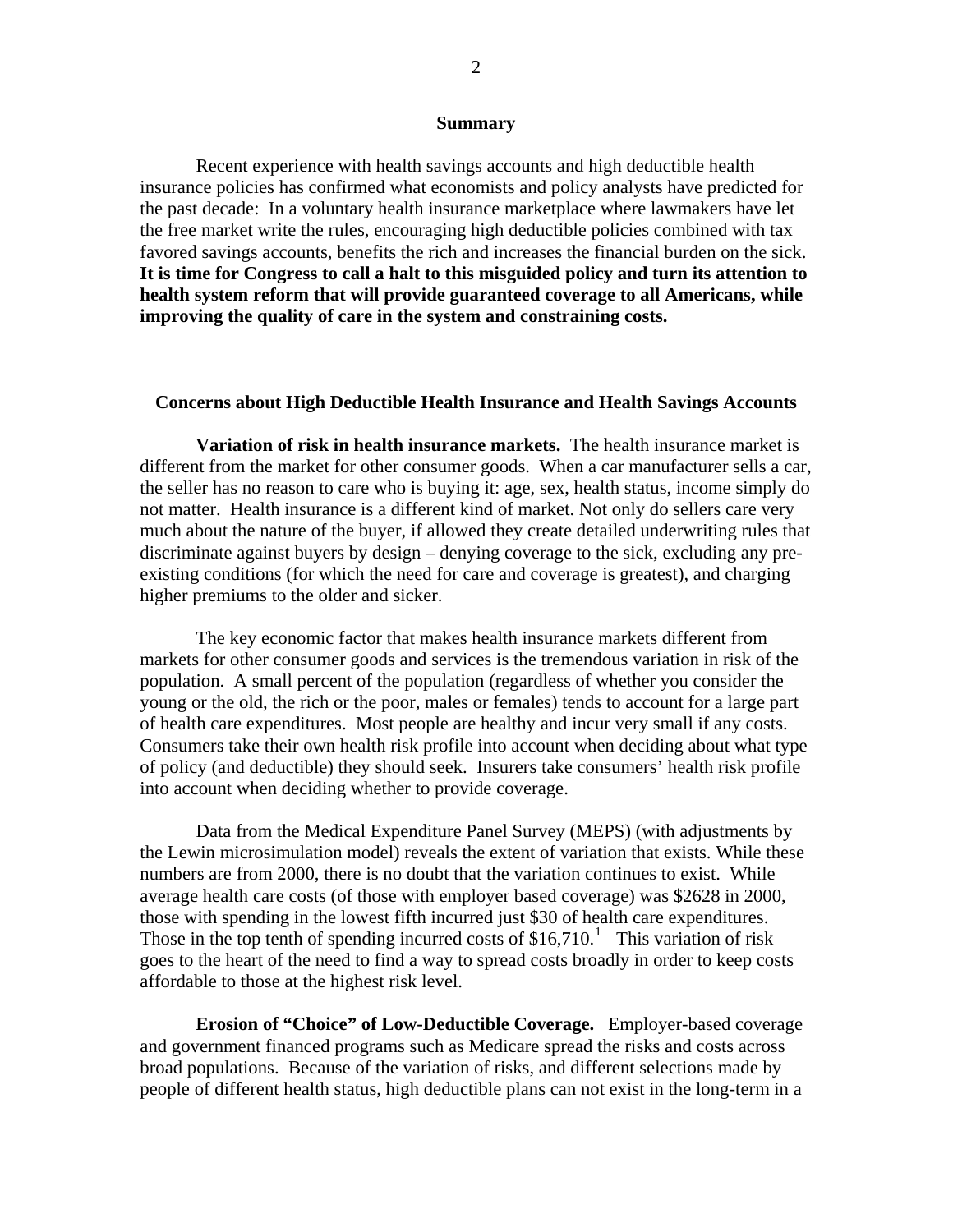marketplace that offers low-deductible plans as well. Ultimately, low-deductible plans will be driven out of the market, with "premium spirals" driving out comprehensive coverage. **This is the hidden secret that the supporters of high deductible tax breaks tend to leave off of their talking points: Instead of increased choice in the marketplace of health insurance options, over time, the "choice" of high deductible coverage is likely to crowd out low deductible choices.[2](#page-3-1)** It is particularly troubling that this basic change in the health insurance marketplace could take place without explicit debate and consideration of the full long-term implications and elimination of true choice.

When consumers are given a choice between high and low deductible coverage, a small percent will elect the high deductible option. People with high incomes and low health care costs are most likely to be attracted to the high deductible/HSA option (and relatively low premium). It is ironic that the choice that most consumers want may well not be available to them as the market plays out over several years.

**Benefit to the Healthy and the Wealthy from Tax Encouragement of High-Deductible Health Insurance.** Tax policy now encourages high deductible health insurance policies by making contributions to health savings accounts tax deductible. This tax policy, combined with high deductible health coverage, has been predicted to appeal disproportionately to the healthy and the wealthy.

- The healthy benefit because they have the new prospect of a tax-sheltered investment in which money is not taxed when put in or when withdrawn (i.e., not needed by the healthy to cover health care costs).
- The wealthy, with higher tax brackets, benefit disproportionately because the tax savings are larger at higher tax brackets than lower tax brackets.

**A recent study by the Government Accounting Office[3](#page-3-1) found that people**  with Health Savings Accounts (HSAs) in 2005 had an average adjusted gross income of \$139,000 compared with \$57,000 for other filers. This is an alarmingly high **differential and should be a wake-up call to policy-makers for the validation that it provides to the concerns that opponents (such as Consumers Union) of this policy have expressed over the last decade.** In addition, a study conducted at the University of Minnesota found that the average income of employees who enrolled in high deductible coverage was [4](#page-3-1)8 percent higher than the income of employees who did not.<sup>4</sup>

 A study conducted of 4,680 Humana employees found that enrollees in high-deductible policies were "significantly healthier on every dimension measured." <sup>[5](#page-3-1)</sup>

**Distraction from the Issue of the Uninsured and Underinsured.** The potential for health savings accounts and encouragement of high deductible insurance to split the healthy from the sick and the rich from the poor is alarming. But of even greater concern is the distraction they pose to turning the full attention of policy makers and the health policy community toward the challenge of providing true health care security to all. **We should be moving full-steam toward the goal of guaranteed, quality, affordable**